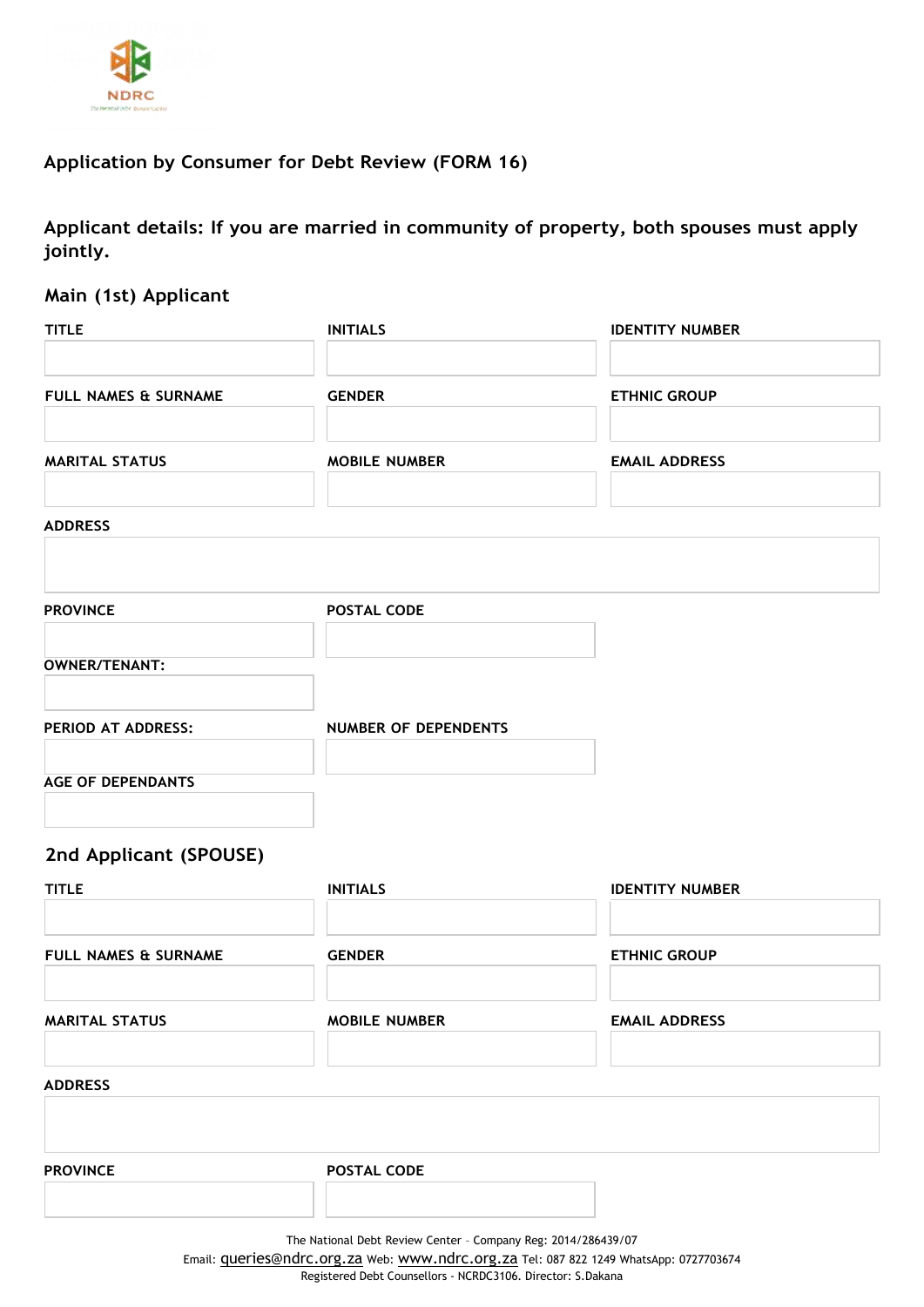## **EMPLOYMENT DETAILS**

| Main (1st) Applicant                              |                                 |                                                |
|---------------------------------------------------|---------------------------------|------------------------------------------------|
| NAME OF EMPLOYER / COMPANY<br><b>NAME</b>         | <b>EMPLOYMENT TYPE</b>          | <b>OCCUPATION</b>                              |
| <b>GROSS SALARY (BEFORE</b><br><b>DEDUCTIONS)</b> | <b>TOTAL DEDUCTIONS</b>         | TOTAL NETT INCOME (AFTER<br><b>DEDUCTIONS)</b> |
| <b>PAY DATE</b>                                   |                                 |                                                |
| 2nd Applicant (SPOUSE)                            |                                 |                                                |
| <b>NAME OF EMPLOYER / COMPANY</b><br><b>NAME</b>  | <b>EMPLOYMENT TYPE</b>          | <b>OCCUPATION</b>                              |
| <b>GROSS SALARY (BEFORE</b><br><b>DEDUCTIONS)</b> | <b>TOTAL DEDUCTIONS</b>         | TOTAL NETT INCOME (AFTER<br><b>DEDUCTIONS)</b> |
| <b>HOUSEHOLD LIVING EXPENSES</b>                  |                                 |                                                |
| <b>FAMILY EXPENSES</b>                            | <b>GROCERIES</b>                | PETROL / TRAVEL                                |
| TELEPHONE / CELLPHONE                             | <b>BANK CHARGES</b>             | <b>CLOTHING</b>                                |
| <b>OTHER LIVING EXPENSES</b>                      | TOTAL HOUSEHOLD LIVING EXPENSES |                                                |
| <b>DEBT OBLIGATIONS</b>                           |                                 |                                                |
| <b>CREDITORS NAME</b>                             | <b>CREDITORS NAME</b>           |                                                |
|                                                   |                                 |                                                |
|                                                   |                                 |                                                |
|                                                   |                                 |                                                |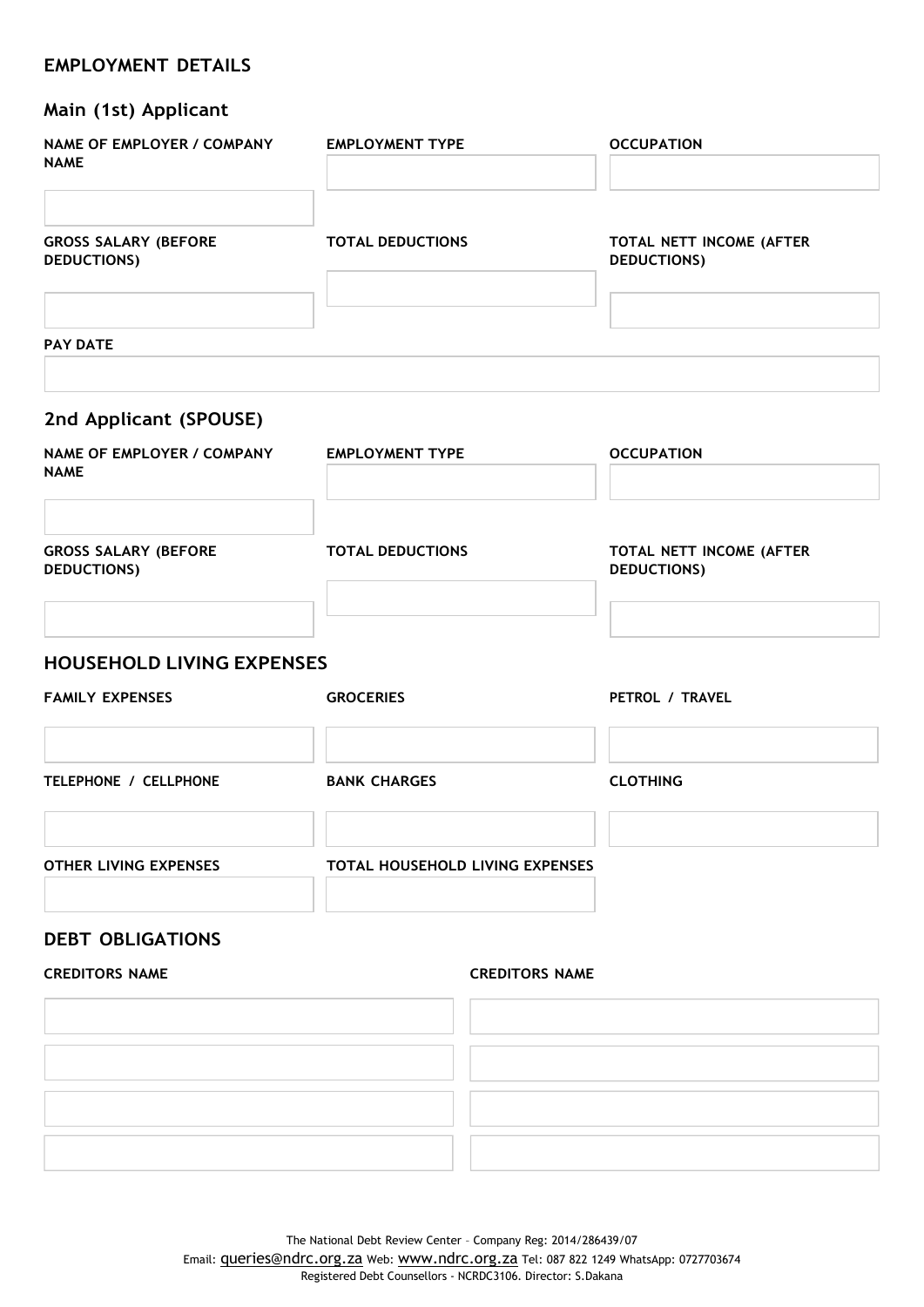### $\vee$  I declare as follows

1. I undertake to comply with all requests from the debt counsellor to assist him/her to evaluate my state of indebtedness and to investigate the prospects for responsible debt restructuring. I consent to The National Debt Review Center obtaining my credit record from any/all registered credit bureaus and any other registers which may contain any of my credit information.

2. I undertake not to enter into any further credit agreements other than a consolidation agreement, with any credit provider until one of the following events have occurred: The Debt Counsellor rejects my application; or The Court determines that I am not over indebted; or All my obligations under credit agreements as re-arranged are fulfilled.

3. I understand that I MUST NOT SIGN ANY DOCUMENTS whatsoever that I receive from any credit provider and shall make no promises, either verbally or in writing, to any of my credit providers.

4. I undertake not to hand over any of my assets to debt collectors unless I have first discussed the matter with The National Debt Review Center.

5. I confirm that the information contained in this document is to the best of my knowledge true and correct.

6. I declare that the debt review process has been explained to me and I understand that:

The debt remains my responsibility and that I must continue making payments to all my credit providers every month notwithstanding the fact that I have applied for debt review. Accounts from service providers and accounts in which legal action has

commenced cannot form part of the debt review process and that I am personally responsible for paying them. I must open a new banking account (savings) and I must arrange for my salary to be paid into the new account. I understand that if I fail to do so, the banks may deduct monies from my account and The National Debt Review Center will not be able to assist in

#### obtaining a refund of monies taken.

I must provide proof of insurance on motor vehicle(s).

The initial repayment amount calculated by The National Debt Review Center. may not be sufficient for my credit providers and they may request a higher amount. The National Debt Review Center. may, therefore, contact me with a request for an increase in the repayment amount.

I understand and accept the Debt Counselling Fee Structure and understand that my first installment of the debt re-arrangement plan (or part thereof) will be payable to The National Debt Review Center. for services rendered.

I understand my debt review application must be finalized with a court order and I authorize The National Debt Review Center.to instruct an attorney to appear in court on my behalf and I accept full responsibility for the settlement of the legal fees as set out below.

I understand that if I default on any obligation in terms of the debt re-arrangement plan agreed upon with credit providers, such credit providers may terminate the debt review process and then enforce, by litigation or other judicial process, any right or security they may have under my credit agreements. I also understand that The National Debt Review Center. may withdraw from my debt review in the event that I default on payments or fail to comply with any reasonable requests. I understand that I will then be required to pay the original installments and interest rates; reduced installments and interest rates will be cancelled and credit providers can then proceed with legal action against me that may result in judgment being taken and repossession of my assets. 7. I understand that a clearance certificate will only be issued after The National Debt Review Center. is satisfied that I have fulfilled all debt obligations under debtreview.

8. I understand that there is a duty on me to inform The National Debt Review Center. of any changes in my residential address, telephone numbers, employer and income.

9. I indemnify all employees and nominees of The National Debt Review Center. against any claim that may be instituted against it or them arising from any act or omission by such person appointed by The National Debt Review Center. or its nominee in the lawful execution of the terms and conditions of this agreement entered into by myself, and confirm that The National Debt Review Center. shall not be liable for any damages suffered by me resulting from any act or omission of whatsoever nature, however arising. I hereby acknowledge that all lawful actions taken by The National Debt Review Center.under its powers under this agreement are tacitly ratified by me, and I will be bound by such agreements as principal debtor.

#### **Debt Counselling Fee Structure**

All fees are regulated by the National Credit Regulator (NCR). We subscribe to the fee guidelines as prescribed by the NCR. Fees payable are as follows (all amounts and percentages quoted exclude VAT):

1. An Administration Fee of R300 per debt counselling consultation.

2. A Restructuring Fee of an amount equivalent to the first installment of the debt re-arrangement plan to a maximum amount of R8,000 (excl VAT) per single application. Should you wish to withdraw from the debt review process, there will be a cancellation fee as set out in the NCR guidelines payable by you.

3. A Restructuring Fee of an amount equivalent to the first installment of the debt re-arrangement plan to a maximum amount of R9,000 (excl VAT) per joint application. Should you wish to withdraw from the debt review process, there will be a cancellation fee as set out in the NCR fee guidelines payable by you.

4. A monthly Aftercare Fee of 5% (excl VAT) of the monthly installment of the debt re-arrangement plan up to a maximum of R450 (excl VAT) payable in every month after month 2 in which aftercare services are rendered.

5. To the Payment Distribution Agency (PDA): A monthly Payment Distribution Fee for each amount distributed in respect of each credit agreement included in the consumer's debt re-arrangement plan.

6. To Attorneys firm: A legal fee of an amount equivalent to the first installment to a maximum of R8,000 (excl VAT) per single application and R9 000 (excl VAT) per joint application to start the process to obtain a court order forcing your credit providers to abide by the terms of the debt re-arrangement plan. The deposit is payable in the 2nd month of the application.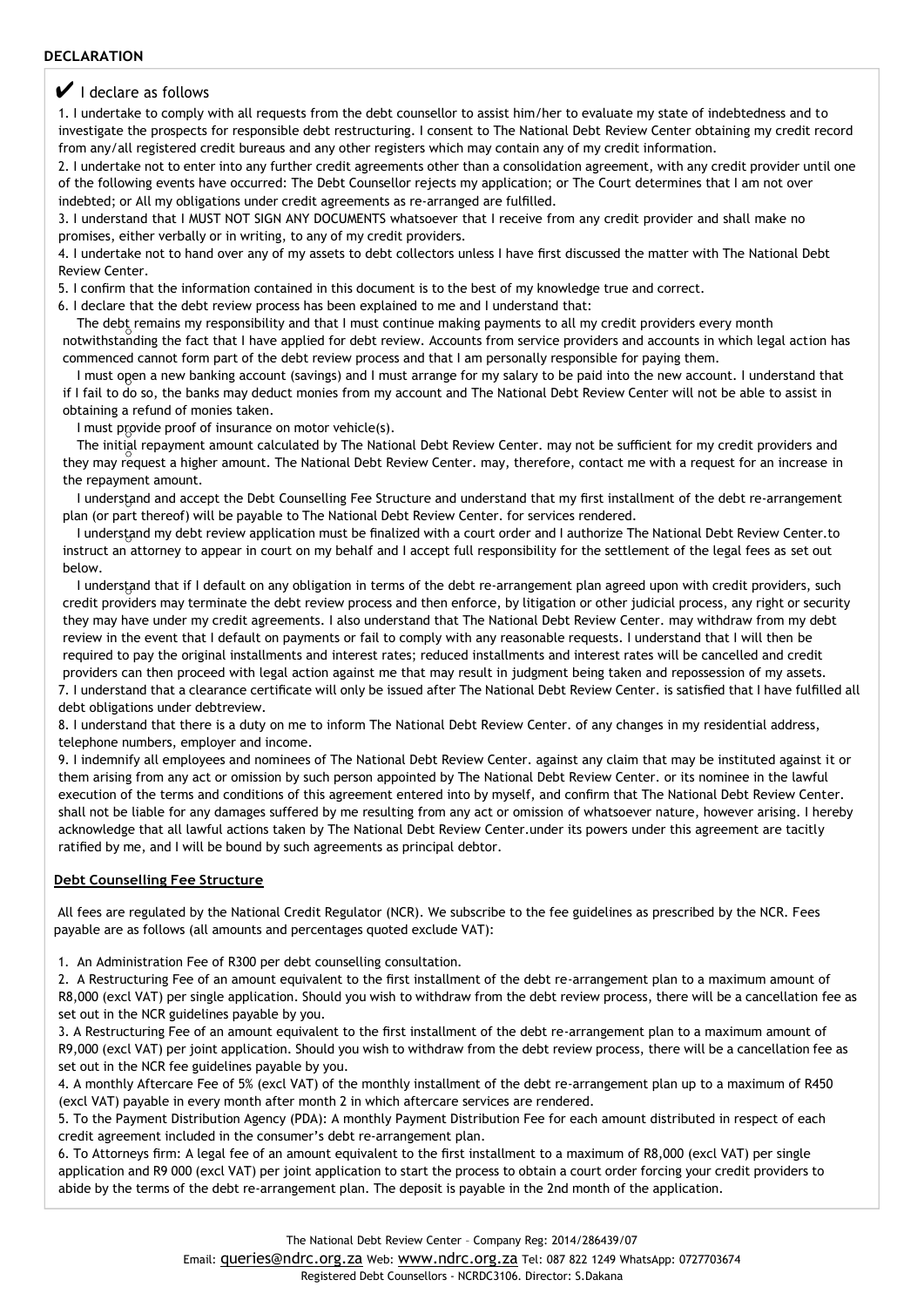**NAME OF MAIN APPLICANT:**

**SIGNATURE OF MAIN APPLICANT:**

**NAME OF 2ND APPLICANT:**

**SIGNATURE OF 2ND APPLICANT:**

## **TERMS AND CONDITIONS**

The Consumer agrees that the terms and conditions hereunder shall apply.

1. The terms and conditions as set out hereunder are governed by the National Credit Act and Regulations (the "NCA) and National Credit Regulator (NCR). The NCR has the authority to issue NCR Guidelines which can be amended from time to time. The Consumer indemnifies the Debt Counsellor (its directors, shareholders, employees and consultants) against any damages of whatsoever nature and howsoever arising from changes in the said NCA or NCR Guidelines from time to time.

2. This debt review application is in terms of the NCA and the Debt Counsellor is fulfilling the statuary duty as an unbiased party between the consumer and the credit providers;

3. The Debt Counsellor is entitled to suspend the debt counselling services, as per the prescribed form set out in the NCR Withdrawal Guidelines, if the Consumer fails to:

3.1. Comply with the reasonable requests of the Debt Counsellor;

3.2. Pay the prescribed fees in terms of the NCR Debt Counselling Fee Guidelines.

4. Upon the suspension of debt counselling services by the Debt Counsellor pursuant to the provisions of clause 3 the Consumer hereby acknowledges that he/she understands that

4.1. There is a risk of credit providers terminating the debt counselling process;

4.2. He/she may not incur further debt;

4.3. He/she cannot withdraw from the debt counselling process after a Form 17.2 (declaration of overindebtedness) has been issued;

4.4. Transferring to an alternative debt counsellor is subject to the payment of all outstanding fees of the current Debt Counsellor.

5.

In the event of the debt counselling services being suspended by the Debt Counsellor in terms of paragraph 3, the consumer hereby indemnifies and holds the Debt Counsellor (its directors, shareholders, employees and consultants) harmless against:

The National Debt Review Center – Company Reg: 2014/286439/07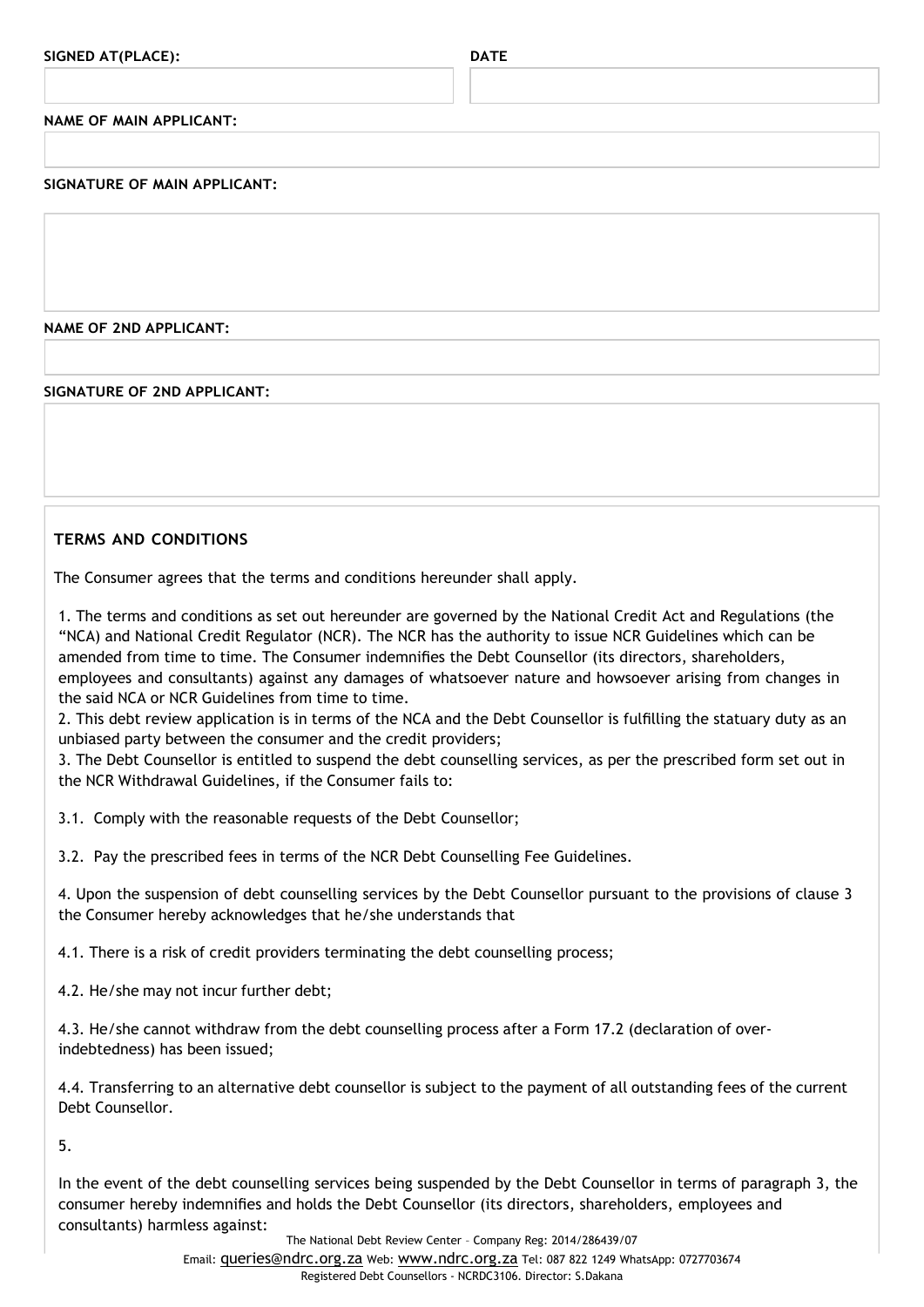5.1. Termination by credit providers;

5.2. All claims, losses, costs and expenses incurred or suffered by the Consumer arising from any claim/s instituted by any third party in relation to or in connection with the debt counselling process.

6.

Prior to the issuing of Form 17.2 by the debt counsellor the consumer can withdraw from the debt review process as set out in NCR Withdrawal Guideline.

7.

The debt counsellor is obligated to refer the debt re-arrangement proposal to a Magistrate's Court or to the Tribunal for a court order subject to payment of legal fees.

8. A court order can be rescinded if the consumer is no longer over-indebted or if all debts have been settled in full and the Debt Counsellor has issued a clearance certificate. An estimate of costs will be provided to the consumer by the Debt Counsellor upon request of a rescission application.

By signing this declaration the consumer confirms that he / she understands the implications and consequences of debt review.

## **PLEASE SIGN**

## **Power of Attorney**

By this Power of Attorney I the undersigned,

**NAME; SURNAME:**

**ID:**

### **ADDRESS**

hereby appoint **Sibabalwe Dakana, NCRDC 3106** of **The National Debt Review Center (NDRC)** which has its principal place of business at **Suite 201 Edward 2 Building, Edward Road, Bellville Western Cape, 7530** ("the Debt Counsellor"), to be my true and lawful agent and I expressly grant the Debt Counsellor full power and authority to, on my behalf:

1. Cancel any debit orders; and/or

2. Stop payments of any debit orders,

In order to facilitate the debt review in terms of section 86 of the National Credit Act, 34 of 2005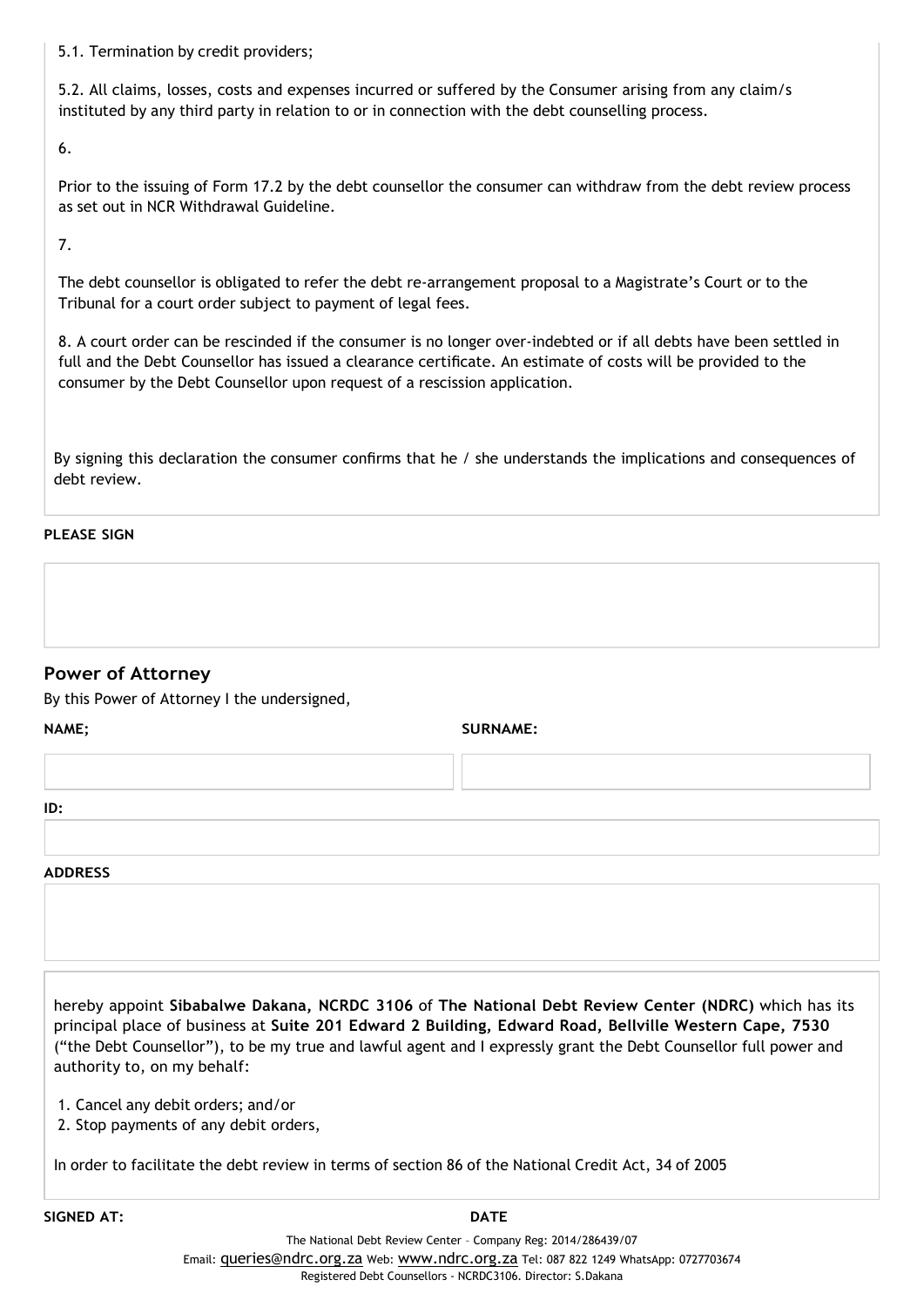| <b>CUSTOMER FULL NAME:</b>        |  |
|-----------------------------------|--|
|                                   |  |
| <b>SIGNATURE:</b>                 |  |
|                                   |  |
|                                   |  |
|                                   |  |
|                                   |  |
| Debt Counsellor: Sibabalwe Dakana |  |
| NCRDC3106                         |  |
| info@ndrc.org.za<br>0878221086    |  |
|                                   |  |

## **CLIENT MANDATE AUTHORITY**

**ID NUMBER:** 

| <b>SECOND APPLICANT:</b> | <b>ID NUMBER:</b> |  |
|--------------------------|-------------------|--|
|                          |                   |  |

NOW THEREFORE I hereby nominate, constitute and appoint any representative of DC Credit Protect (Pty) Ltd, an authorised financial services provider, FSP No. 51550. (hereinafter referred to "DC Credit Protect") to be my agent with full power and authority to act on my behalf to:

1. Obtain a replacement copy of any and all active credit life insurance policies, including the policy schedule, benefits summary and all other documents relating to the credit life insurance policies in my name, held at any credit provider or insurer;

2. Substitute and/or cancel any and all credit life insurance policies in my name, with another credit life insurance policy nominated by me to DC Credit Protect, as permitted by section 106(4)(a), read with section 106(6) and regulation 7 of the credit life insurance regulations; and

3. Do or perform any additional act not specifically listed above, in order to give effect to my directions contained herein.

**SIGNED AT: DATE**

### **SIGNATURE FIRST APPLICANT:**